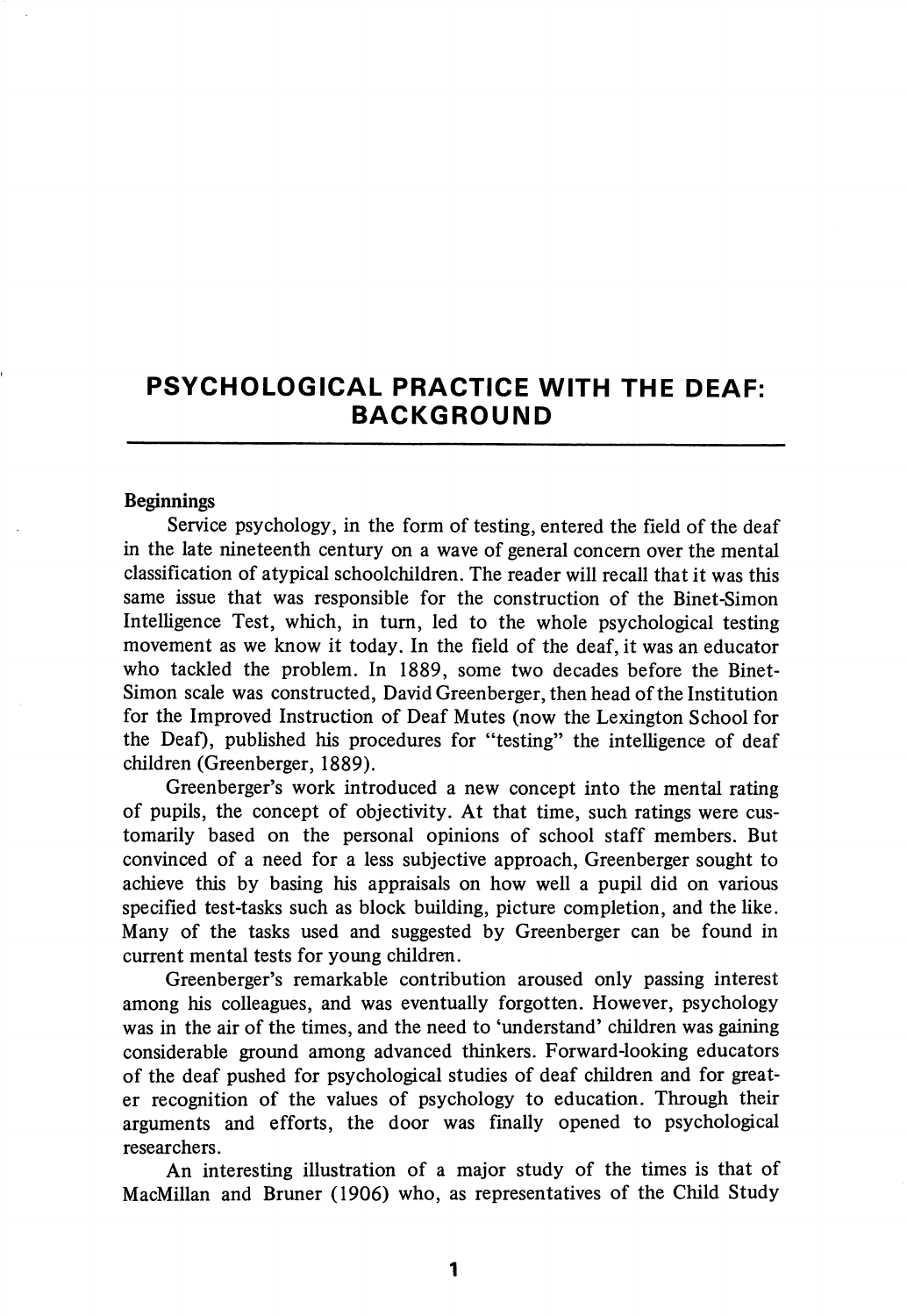Department of the Chicago Public Schools, had been charged with the responsibility for taking over the education of one hundred eighty-four deaf children. Part of their responsibility involved ascertaining the capacities of the children. Accordingly, the children were examined by a typical test battery of the day which included tests of hearing, visual acuity, lung ca pacity, strength of grip, tapping, cancellation of A's, perception of size and weight, identification of objects by touch, and visual memory span for digits. Height, weight, and head measurements were also recorded.

The results showed the deaf children to be considerably poorer than the hearing in the prime intelligence measure of the day—the cancellation of A's—as well as in tests of size by touch. However, the investigators in their wisdom did not leap to the conclusion that the deaf were mentally inferior to the hearing. They reasoned instead that the poorer showing of the deaf could mean no more than delayed rather than deficient development, and that were the deaf child's education begun earlier than was the custom of the time, inferiorities might be reduced if not altogether eliminated.

For educators of the deaf, a highly important outcome of the Mac-Millan-Bruner study was its demonstration of the practical values and potentials of the psychological examination. Consequently, when the first English translation of the Binet-Simon Intelligence Test appeared in 1910, it was greeted with enthusiastic interest by educators of the deaf.

### The Pintner Period

The stress on objective evaluation combined with the Binet frame of operation marked the beginning of a new era in psychological practice with the deaf. Heading the era was Rudolf Pintner who, from the time of his first publication on the deaf in  $1915$  until the year of his death in  $1942$ , was directly or indirectly responsible for most of the psychological activity and research in the area.

The first important investigation of the Pintner Period was the attempt by Pintner and Paterson to use the Binet Test with the deaf (Pintner and Paterson, 1915). Despite the fact that the verbal test items were administer ed in whatever mode of communication the subjects preferred, the results showed an average mental retardation of 4.58 years. However, like MacMillan and Bruner, Pintner and Paterson were loath to accept the findings at their face value. They reviewed the extreme difficulties they had experienced in test administration, and were sensitively aware of the complete unsuitability of many of the test questions to the life situation of the deaf. They con cluded that verbal mental measures of the Binet type could not be used with the deaf and recommended the use of performance tests instead.

A direct outcome of this recommendation was the construction of the Pintner-Paterson Performance Scale in 1917. The Binet scale had suggested the theory of construction, but on the performance scale, theory was operationalized through manipulative rather than verbal test items. The appearance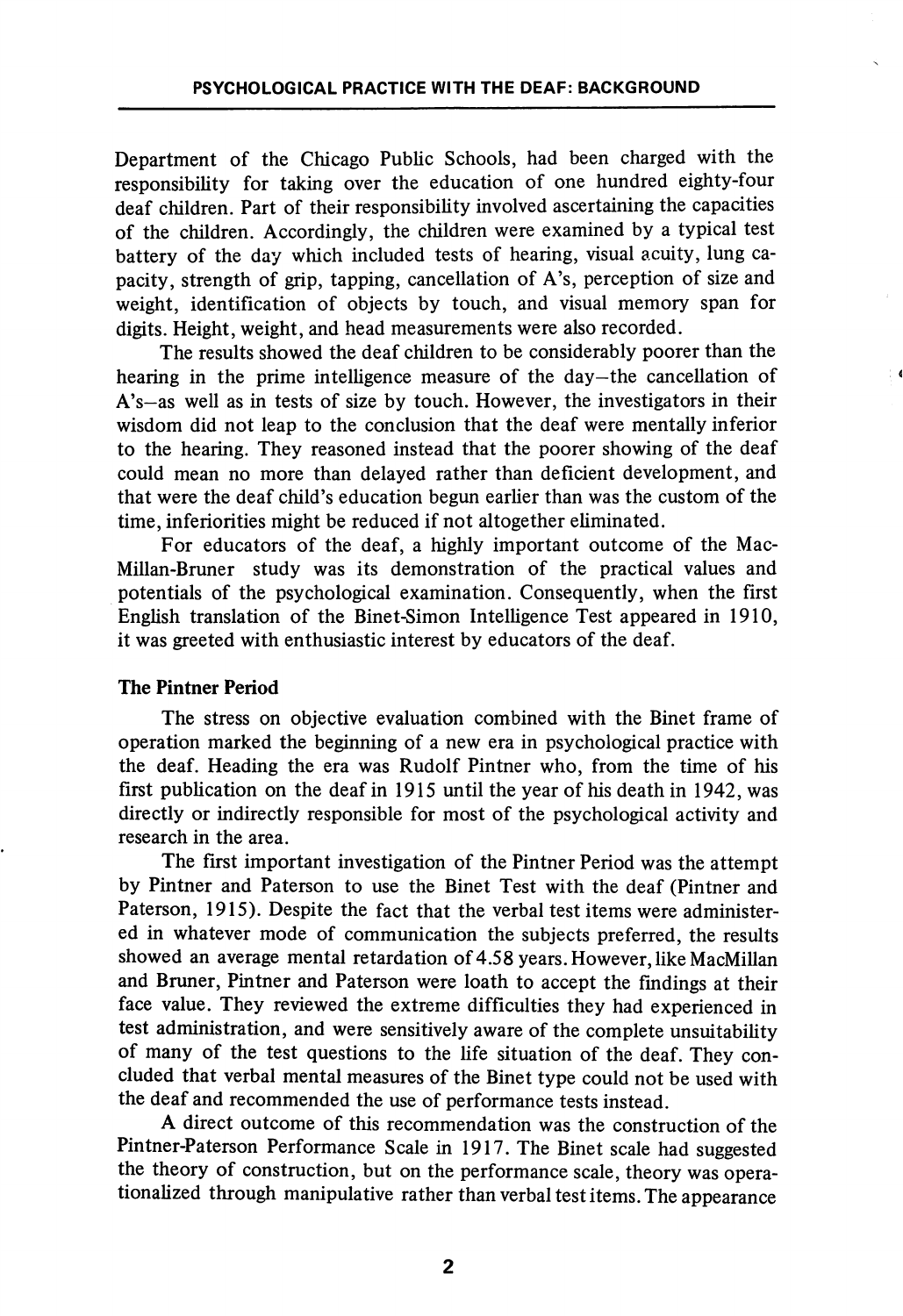of this objective, nonverbal scale for mental measurement opened up a whole new avenue for the psychological study of and service to the deaf.

The next quarter-century witnessed a tremendous surge of psychological activity in the field. Areas of investigation included not only intelligence but also personality, learning ability, scholastic achievement, special abilities, and more. Comparisons between deaf and hearing groups were the research order of the day; new tests were tried; studies were conducted by experienced re searchers as well as by inexperienced ones, by those familiar with the deaf and by many more who were not.

Numbers of tests used at the time are on the market today, and some are still being used with the deaf. Among intelligence tests, such familiar names crop up as: Grace Arthur Performance Scale, the Goodenough "Drawa-Man" Test, the Porteus Maze Test, the Drever-Collins Performance Scale, the Pintner-Paterson Performance Scale, the Pintner Nonlanguage Mental Test, the Kohs Block Design, and the Randall's Island Performance Series. Among the personality tests used were: the Thurstone Personality Schedule, the Brunschwig Personality Inventory for Deaf Children, the Bemreuter Inventory, the Vineland Social Maturity Scale, the Haggerty-Olson-Wickman Behavior Rating Schedules, and the Brown Personality Inventory for Children.

The activity of the Pinter Period declined sharply with the death of its founder and with the coming of World War II. A review of the studies of the period (Levine, 1956, 1963; Vernon, 1968) shows great effort but indecisive returns. Concerning intelligence, some investigators concluded that deaf children are mentally deficient; others that they are not. Some held the tests to blame for conflicting findings; others insisted that deafness itself creates a mental backwardness of some two or more years, and influenced educators to modify their curricula accordingly. In regard to personality, the consensus was that the deaf present more problem tendencies and exhibit greater maladjustment than the hearing. The latter findings aroused particular indignation among those who "knew" the deaf.

In consequence, the enthusiasm with which educators had welcomed psychology into the field of the deaf was considerably diminished. The anticipated benefits expected from psychology were lost in the evident difficulties psychologists were experiencing in working with the deaf as well as in their sharp dissensions and conflicting findings. Disillusioned educators charged that:

The ordinary students of psychology are not fully qualified to deal with the psychology of the deaf... They simply do not get hold of the subject of their examinations. Their lack of familiarity with the deaf is too obvious to inspire a teacher of the deaf with confidence (Aurell, 1934).

To these charges were added the criticisms of researchers themselves. The more experienced raised questions about the use with the deaf of tests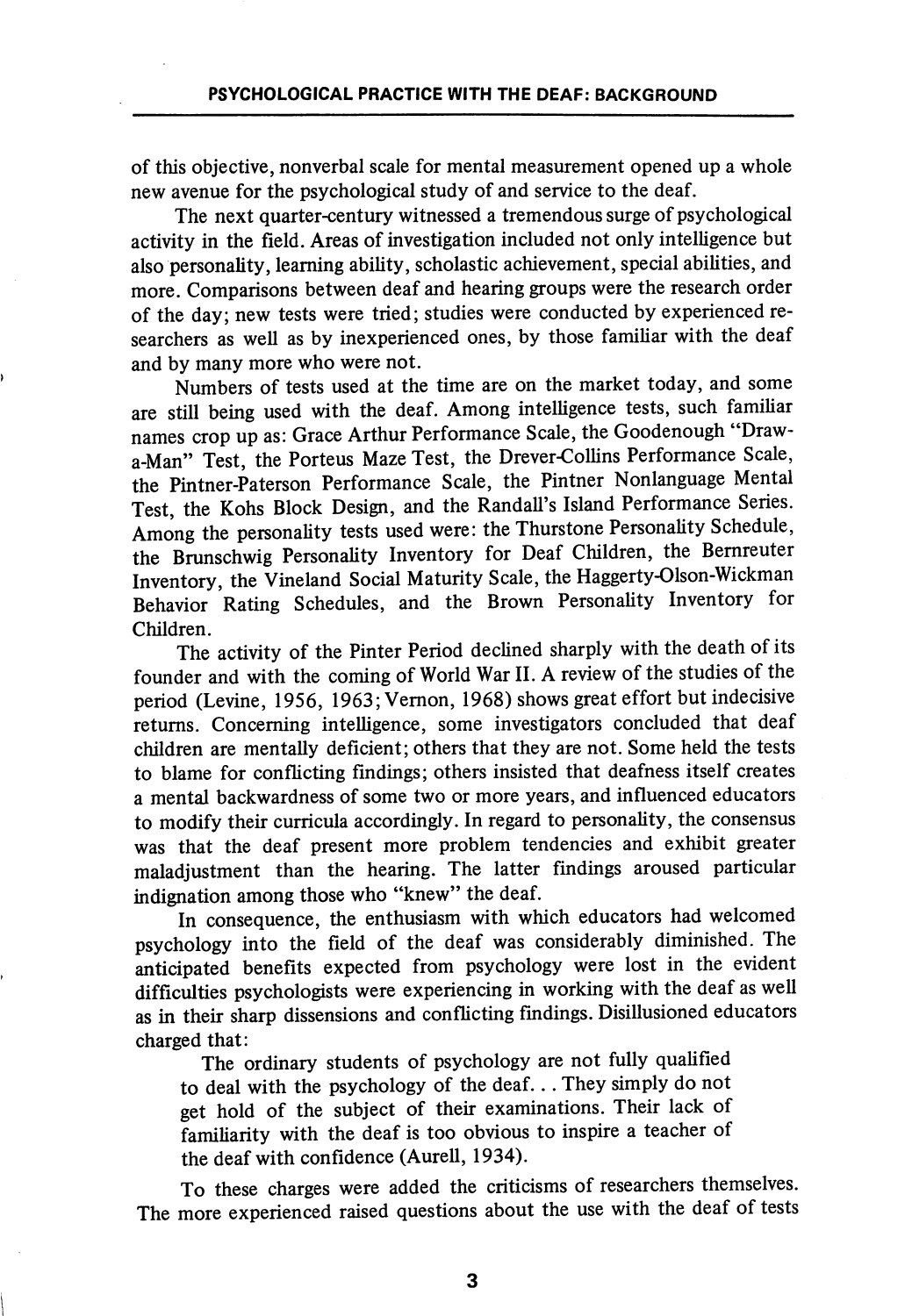standardized on the hearing. They also questioned how much actual understanding there was on the part of the deaf of the language and concepts used in personality inventories in view of the poor showing of the deaf in languagerelated achievements. Finally under attack was the practice of group measure ment and mass study of deaf subjects as conducted in deaf-hearing group comparisons.

In short, the Pintner Period produced more questions than answers. Nevertheless, despite its indecisive results and questioned procedures, the period served a highly important function. It provided an essential prologue to all further undertakings by demonstrating the exceptional difficulties involved in psychological practice with persons whose world is visible to the eye but incomprehensible to the ear.

### The Rehabilitation Movement

As was to be expected, there was a considerable lull in psychological activities with the deaf during the World War II years, with the profession represented by less than a handful of practising psychologists. It was largely through advances in vocational rehabilitation legislation that psychology gradually found its way back into the field of the deaf.

The first piece of significant legislation had been enacted in the post-World War I years with a broadening of concern from veteran problems to civilian needs. This was followed some two decades later by the passage by Congress in 1943 of a number of amendments to the Vocational Rehabilita tion Act (Barden-LaFollette Act or Public Law Number 115) which re defined vocational rehabilitation to mean "any services necessary to render a disabled person fit to engage in remunerative occupation." However, the services here referred to were concerned mainly with physical and health requirements and with such vocationally related needs as training, occupa tional tools, licenses, equipment, and the like. When it turned out that despite these aids, rehabilitation failures were on the increase, it was grad ually recognized that there is a psychological component to rehabilitation that required equal if not greater attention. It was at this time that the terms "total rehabilitation", "whole man", and "helping the individual to help himself" began to appear in rehabilitation thinking and literature. As this happened, legislative acknowledgement followed with the passage by the 83d Congress of Public Law Number 565 (Office of Vocational Rehabilitation, 1956). Under the Law, the Federal Office of Vocational Rehabilitation was empowered to authorize funds to acceptable institutions "to increase know ledge of the broad areas of psychological adjustment to disability" (Office of Vocational Rehabilitation, 1957), "to increase the number and compe tency of rehabilitation personnel" (Office of Vocational Rehabilitation, 1958), and "to enlarge and enrich our research resources through the devel opment of competent research workers in the professional fields which contribute to the vocational rehabilitation of disabled persons" (Office of Vocational Rehabilitation, 1957 a).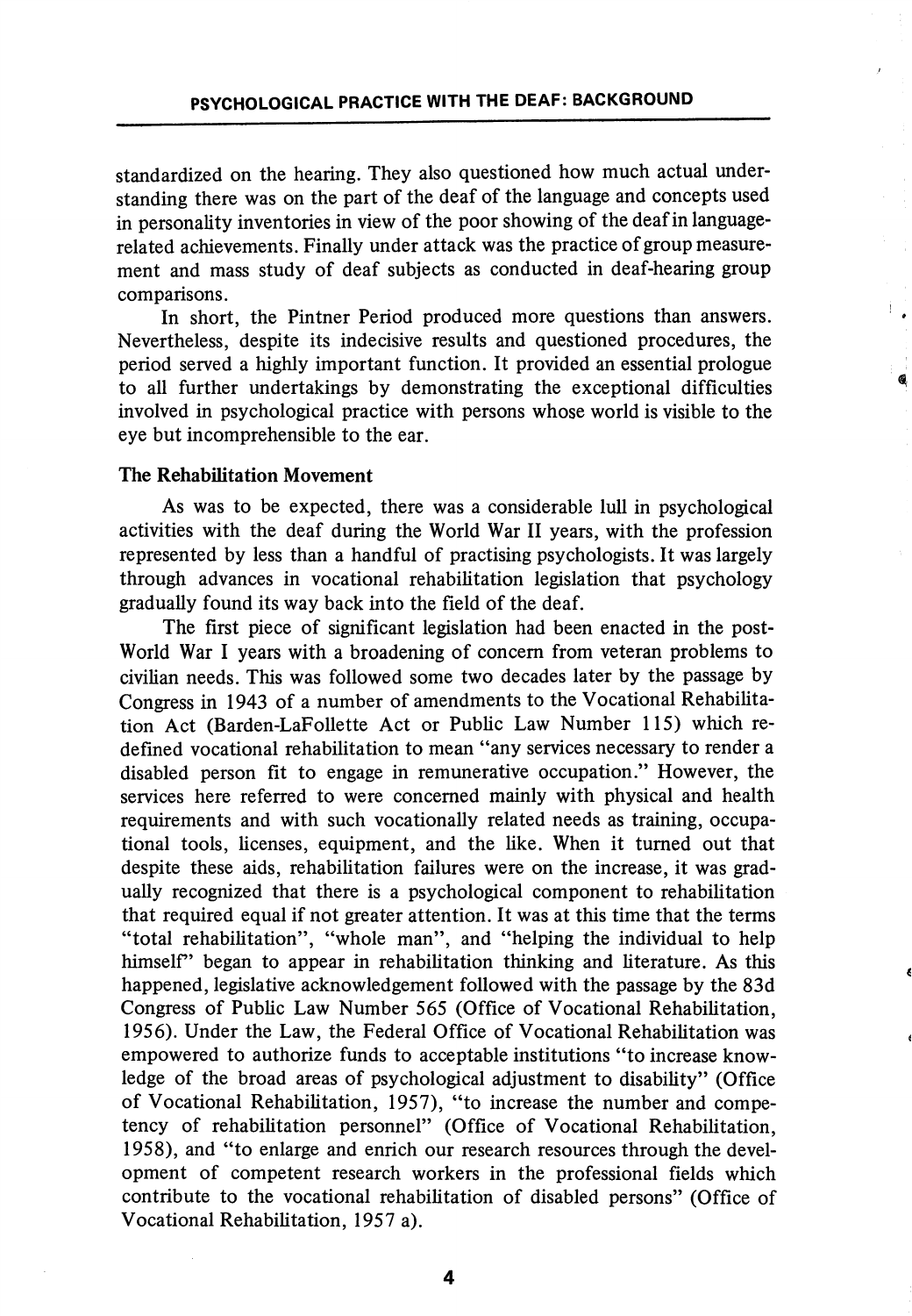Under this legislation, the door was opened once more to psychological workers with the deaf. The problem was that psychology was as poorly pre pared to pass through the door now as it had been during the Pintner Period. Nonetheless, psychology was in the air again, and among the first to acknow ledge the fact was the Bureau for Handicapped Children of the New York State Department of Education who as early as 1954 conducted a round table conference in collaboration with the Lexington School for the Deaf on psychological services for hearing-impaired children. This was probably the first meeting held on the subject, certainly the first intrastate meeting.

Among the questions considered were: (1) what general categories of services fall under the heading "psychological services for hearing impaired children"; (2) what specific services are presently being rendered by psycholo gists in the field; (3) what psychological services are presently being rendered by nonpsychologists; (4) what are the outstanding problems in psychological evaluation of the deaf and the hard of hearing; (5) what are the outstanding needs; (6) which psychological tests and measures are presently found useful with the deaf, the hard of hearing; (7) for what kinds of recommendations should the psychologist be responsible, how should they be formulated, how communicated; (8) which outstanding problems might be solved or helped through a psychological service program and how should such a program be organized; (9) what background of training and experience are considered necessary for the person engaged in rendering psychological services to the hearing-impaired. Unfortunately, the proceedings of this prophetic con ference were not published, simply mimeographed, so that the impact remained on a narrow local level.

Considerably broader notice was accorded psychology when the first grant under P.L. 565 was made to the field of the deaf in 1956. The award went to the now celebrated Mental Health Project for the Deaf of the New York State Psychiatric Institute (Levine, 1960; Rainer et al., 1963). In view of psychology's deep involvement in mental health, the grant served a singular advocacy function for psychological service and research. Further recognition of the profession came with the first national conference on psychological assessment of the deaf in 1959, sponsored by the U.S. Office of Vocational Rehabilitation, and conducted by the Department of Psy chology and Psychiatry of The Catholic University of America in collabora tion with Gallaudet College (no published proceedings). Another of the 'firsts' in which psychology was involved was a national conference on research needs in the vocational rehabilitation of the deaf (Rogers and Quigley, 1960), also sponsored by the U.S. Office of Vocational Rehabilita tion. From these springboards there eventually emerged an extraordinary surge of research, demonstration, and professional training programs in the service of the deaf, excellently listed and annotated in Deafness Annual volumes (Adler, 1969;Norris, 1972, 1973, 1974).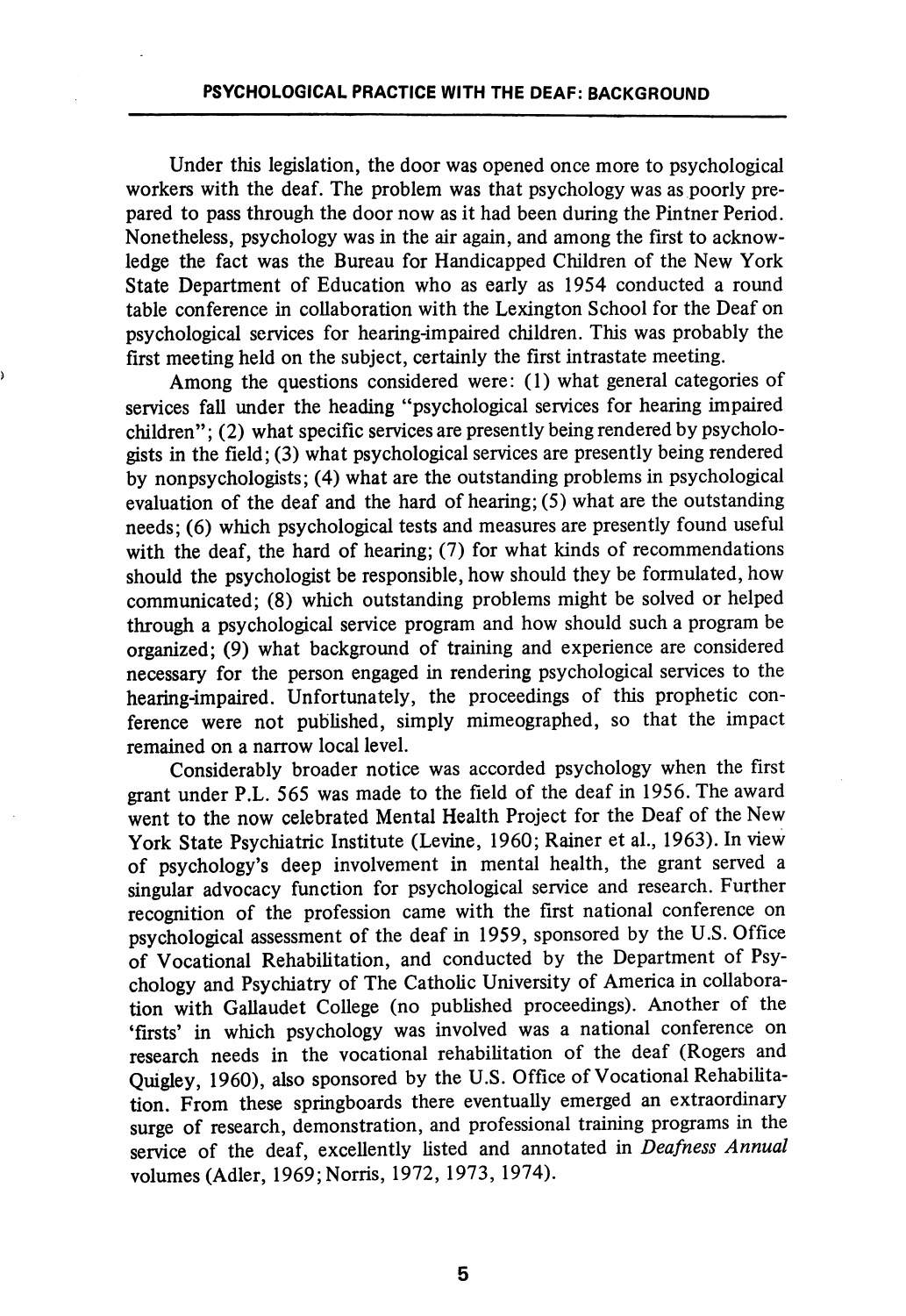Conspicuously lacking among sponsored training programs, however, were programs designed to prepare psychologists for practice with the deaf. But prepared or not, psychology became and remains heavily involved in the tremendous expansion of services for deaf individuals that has taken place over the past ten years. Facilities employing psychological services now extend well beyond the school frame and include such varied settings as rehabilitation, counseling, mental health, special remedial, and hearing and speech among others. Ages served range from infancy through the geriatric levels; and psychological services are in demand for the whole range of psychological problems encompassed in these ages and settings.

Ÿ

Whether psychology can successfully cope with these demands is the question. At present, there is a general undercurrent of querulousness on the part of numbers of employers, team colleagues from other disciplines, and consumers with the quality of psychological services rendered deaf individuals and with the manner in which they are administered. These dissatisfactions threaten to lead to a similar loss of confidence in the profession as was expressed in the Pintner Period.

To head off this eventuality and to examine the situation more closely in behalf both of psychology and the deaf, a national survey was conducted of the nature of psychological practices with a deaf clientele as actually carried out by psychological service providers at the present time.

## The Psychological Survey

Work on the first national survey of psychological services for deaf individuals (Levine, 1974) was begun in 1971 with an initial plan and an immediate handicap. The plan was to devise and distribute a comprehensive questionnaire to psychological service providers as the initial means for obtaining first-hand information from the workers themselves concerning the state of psychological practice with a deaf clientele. The handicap was the lack of a mailing list, registry, or any other reference material that would make it possible to contact these persons individually.

The handicap was overcome in part by offers from the Alexander Graham Bell Association for the Deaf, Inc., and from the National Asso ciation of the Deaf to make their mailing lists available for the survey. This was an indirect way of reaching the providers, but it had to suffice.

The plan of investigation was carried out through the mailing of a 10 page questionnaire consisting of 114 items devised specifically for the survey and covering such inquiry areas as: (1) the setting in which respondents practiced; (2) details about the clientele served; (3) details about the pro vider's professional and experiential background, special preparation for work with deaf persons, the psychological practices used, and the responsi bilities and problems involved; (4) psychological tests used with deaf chil dren and adults, methods of administration, evaluative comments and problems; and (5) general remarks and recommendations.